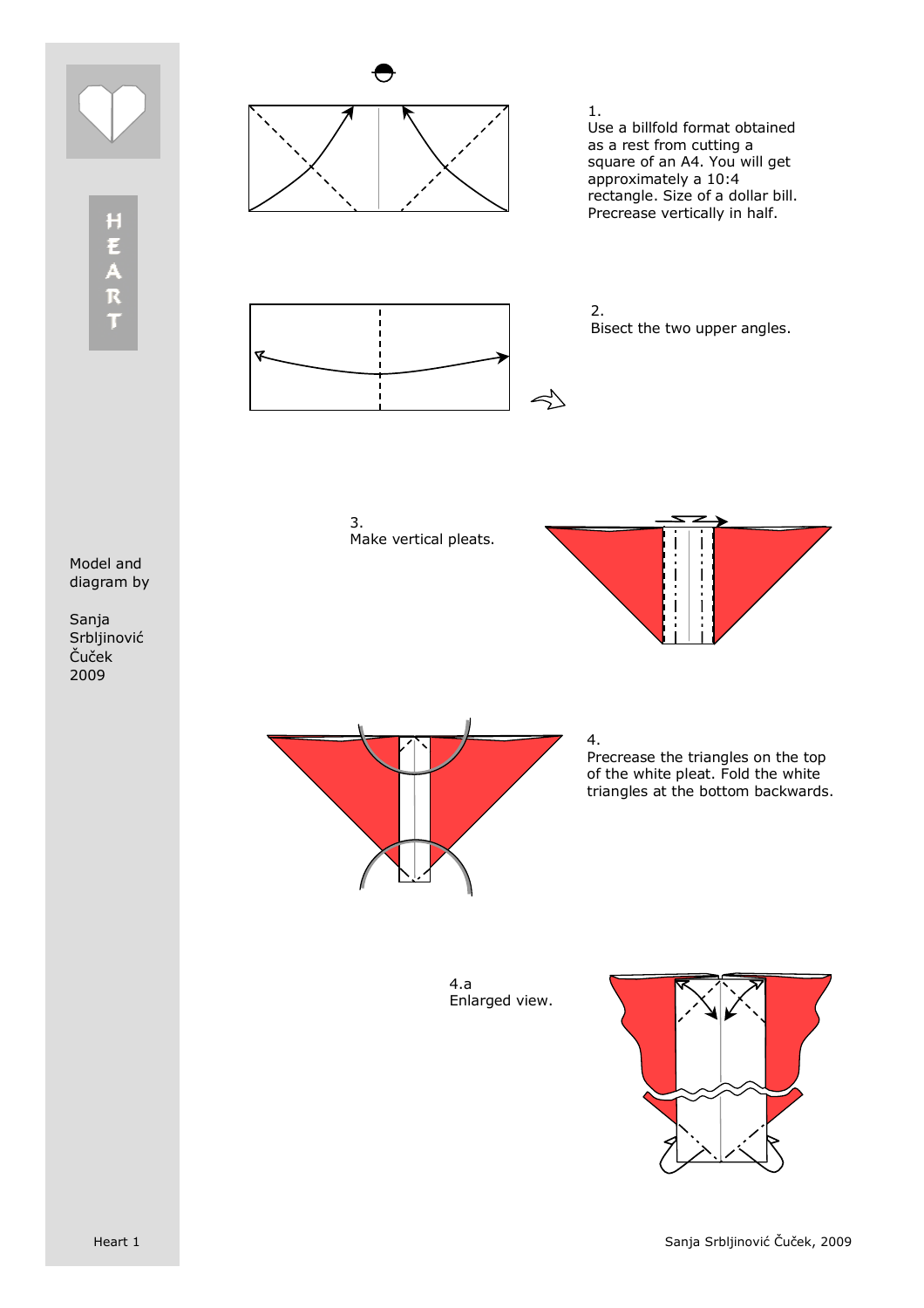

5. Petal fold on the precreased lines.



HEART



6. Tuck the lower point of the petal fold inside the model.

Model and diagram by

Sanja Srbljinović Čuček 2009

7. Precrease the flaps and open them flat.





8. Fold the flaps apart.

9. Copy the red triangle by wrapping the big triangle around the right wing.

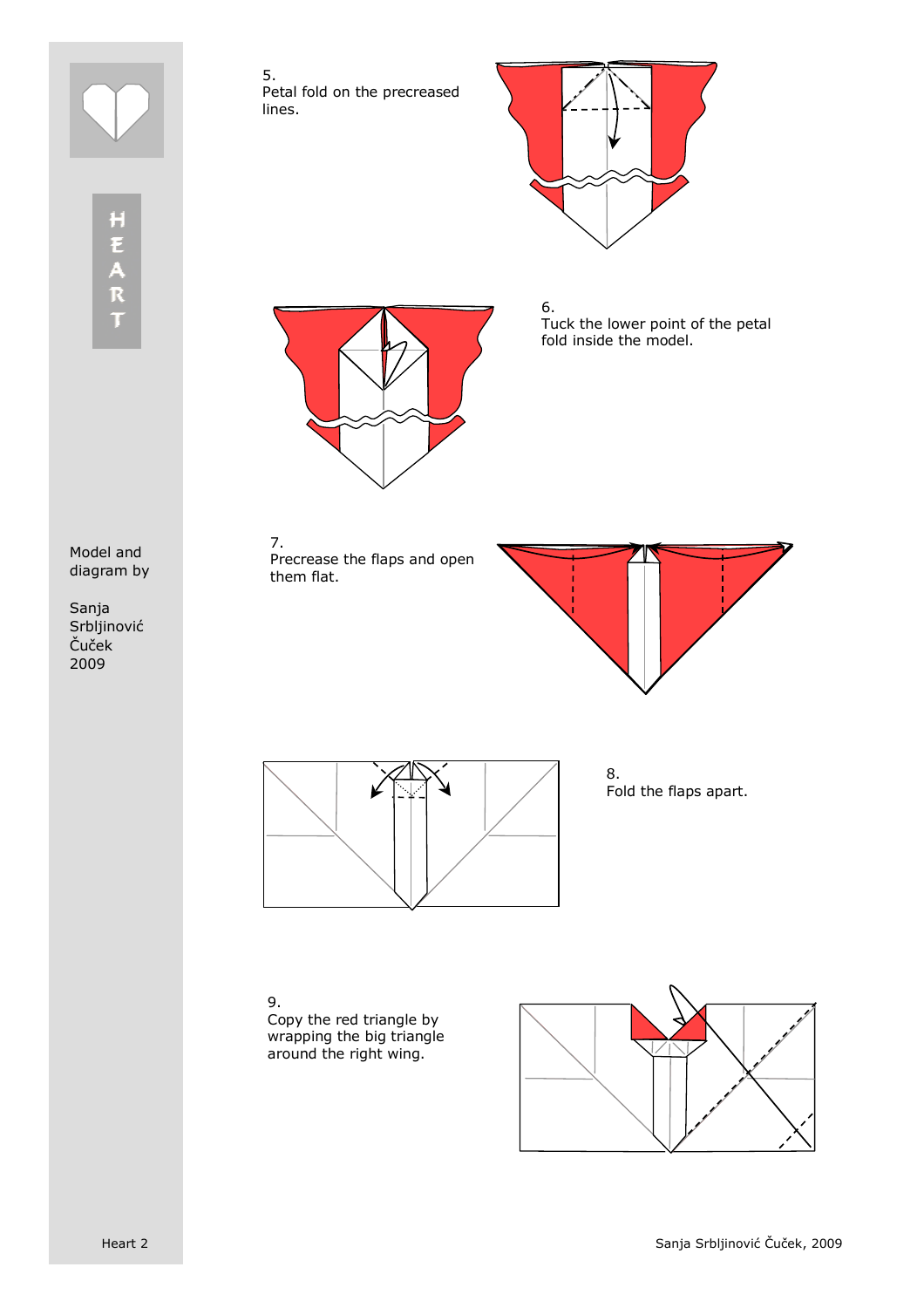



10. Precrease the triangle in half to the crease.

## 11.

Precrease the wing so that the new crease runs from the obtuse angle perpendicularly to the raw edge, half way between the points A and B. Open to step 9.



## Model and diagram by

Sanja Srbljinović Čuček 2009



12. Precrease by bisecting the small square, vertically and horizontally.

## 13.

Collapse on the marked mountain and valley folds. Some of the folds will wrap around one another inside the model.





14. Tuck the triangle inside the model. Repeat the steps 8-13 on the other wing. Turn around.